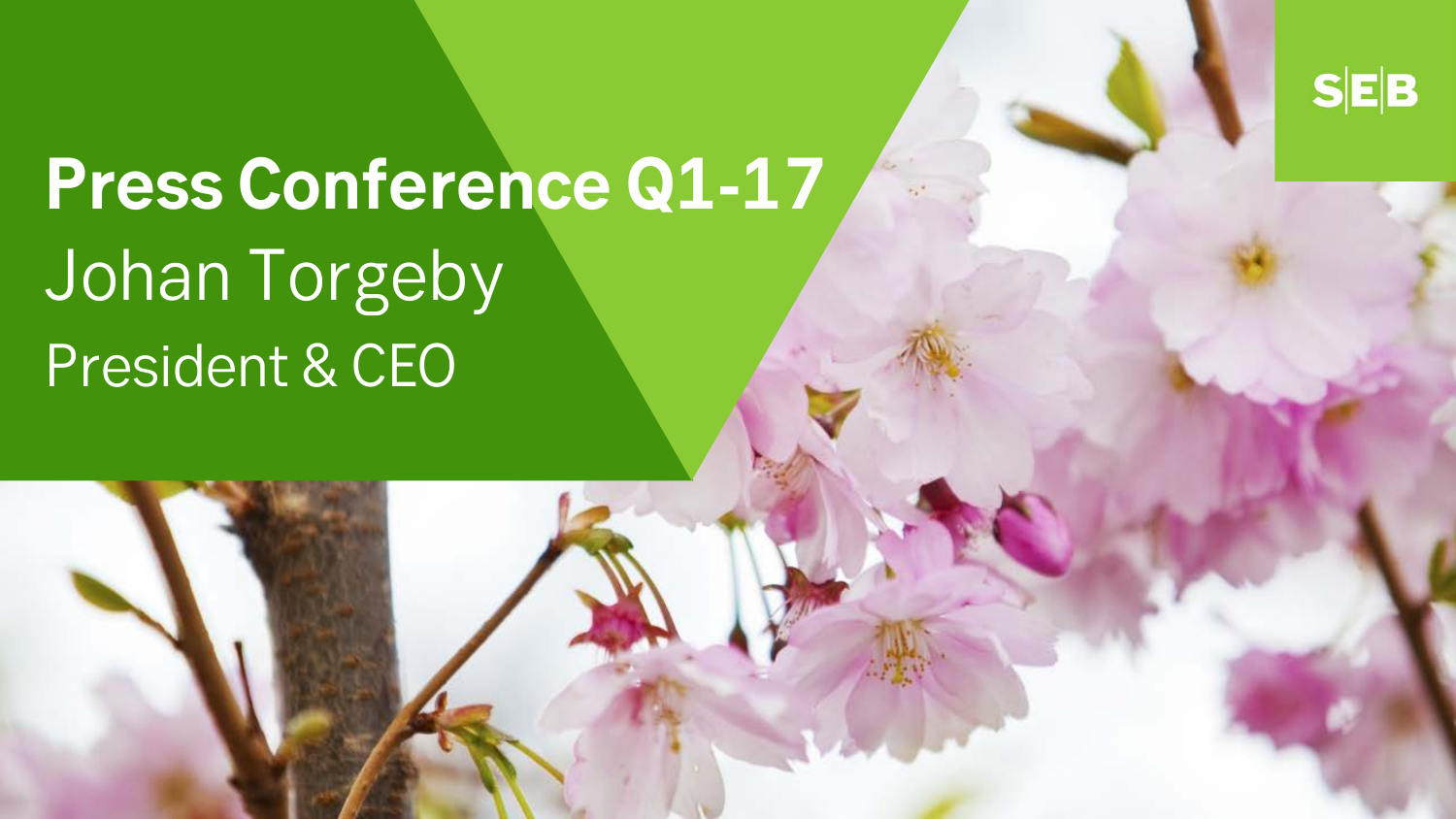## **Predictable unpredictability…**

### **Global GDP**



### **5-year government bonds**



### **Stock market development**

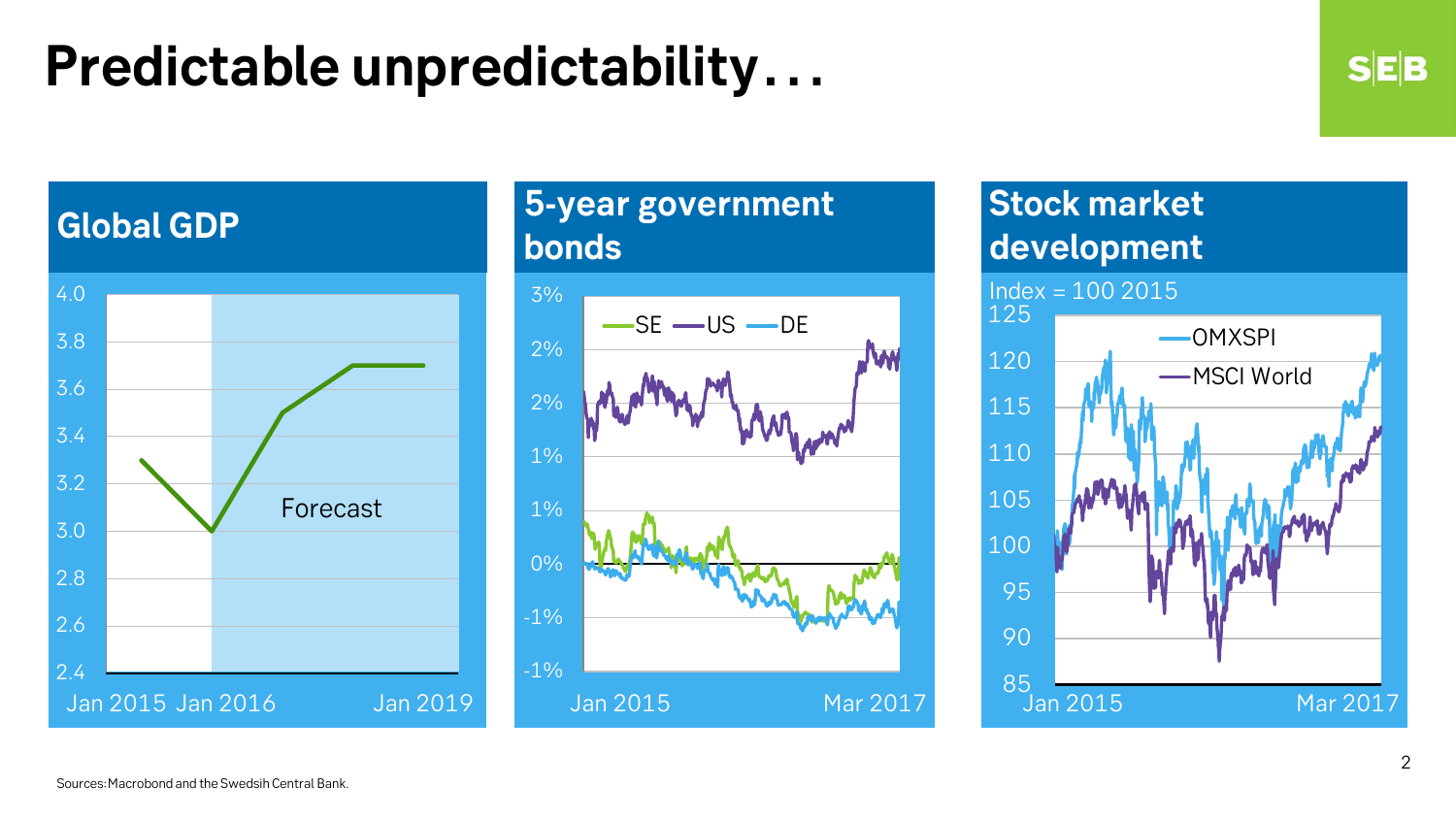## **Financial summary**

|                                    |          |          |       | Q1vs Q4 Underlying* y-o-y |           | Reported  | $V-O-V$   |
|------------------------------------|----------|----------|-------|---------------------------|-----------|-----------|-----------|
| <b>Profit &amp; Loss, (SEK m)</b>  | Q1 2017  | Q4 2016  | $\%$  | Q1 2016                   | $\%$      | Q1 2016   | $\%$      |
| <b>Total Operating income</b>      | 11,204   | 11,618   | -4    | 10,222                    | <i>10</i> | 10.222    | <i>10</i> |
| <b>Total Operating expenses</b>    | $-5,436$ | $-5.709$ | -5    | $-5.416$                  | 0         | $-11,365$ | $-52$     |
| <b>Profit before credit losses</b> | 5,767    | 5,909    | $-2$  | 4.806                     | 20        | $-1.143$  |           |
| Net credit losses etc.             | $-238$   | $-351$   | $-32$ | $-313$                    | $-24$     | $-313$    | $-24$     |
| <b>Operating profit</b>            | 5,529    | 5,558    | $-1$  | 4.493                     | 23        | $-1,456$  |           |
|                                    |          |          |       |                           |           |           |           |



\* *Note: Excluding items affecting comparability in 2015 and 2016: Swiss withholding tax of SEK -0.9bn in 2015, SEB Baltic Visa transaction of SEK +0.5bn and goodwill impairments and restructuring activities of SEK -5.9bn in 2016*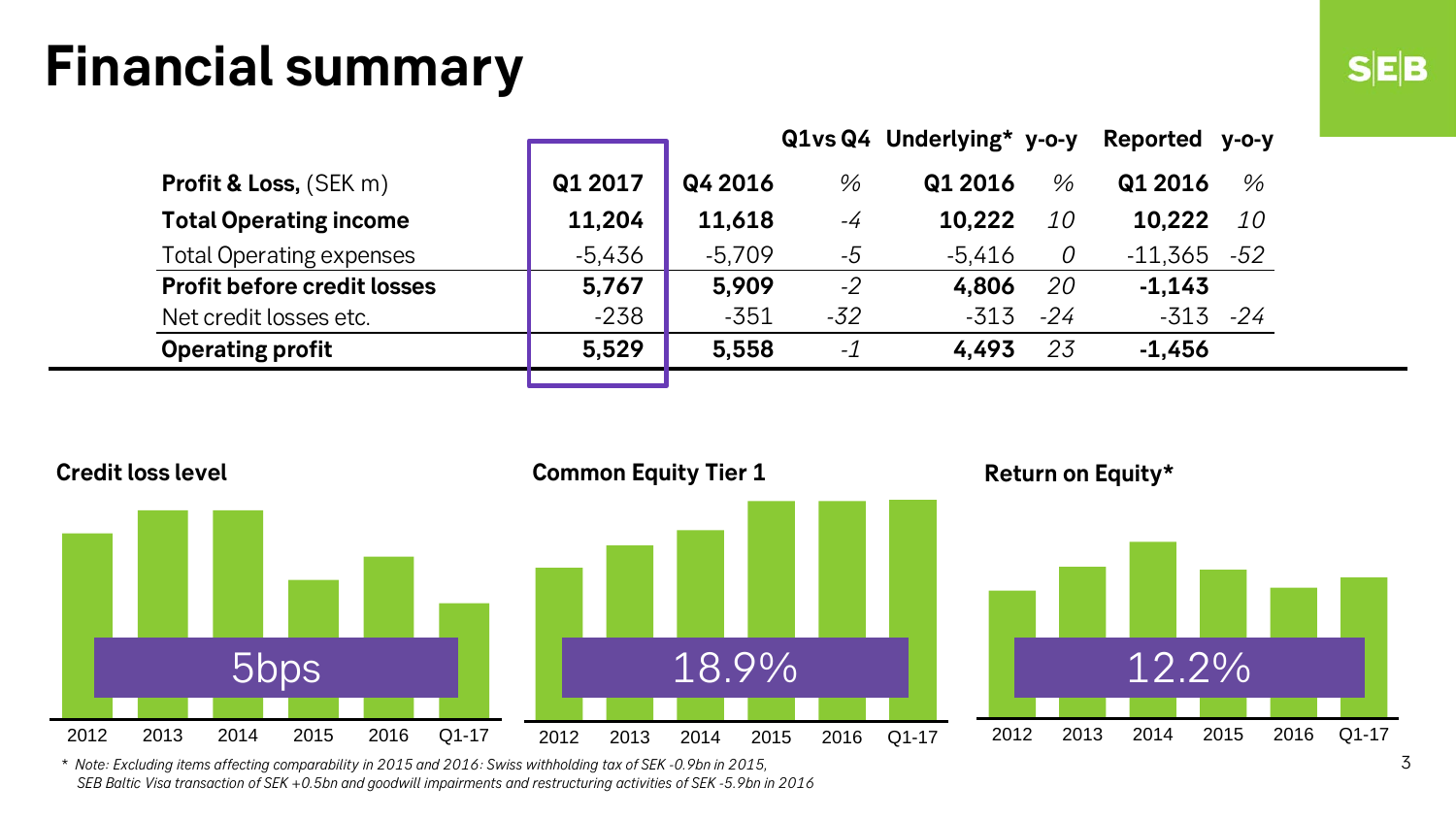# **Net interest income development**

SEK bn, excl. item affecting comparability

**Net interest income**  Q1 2017 vs. Q1 2016







### **Highlights in the quarter**

- Stable corporate lending volumes
- Increased household mortgage lending growth; still below market
- Increased resolution fund fee from 4.5 to 9 bps, SEK -211m
- SEK 38bn of new long-term funding issued in the quarter

*Excluding SEK -82m Swiss withholding tax in Q2 2015.*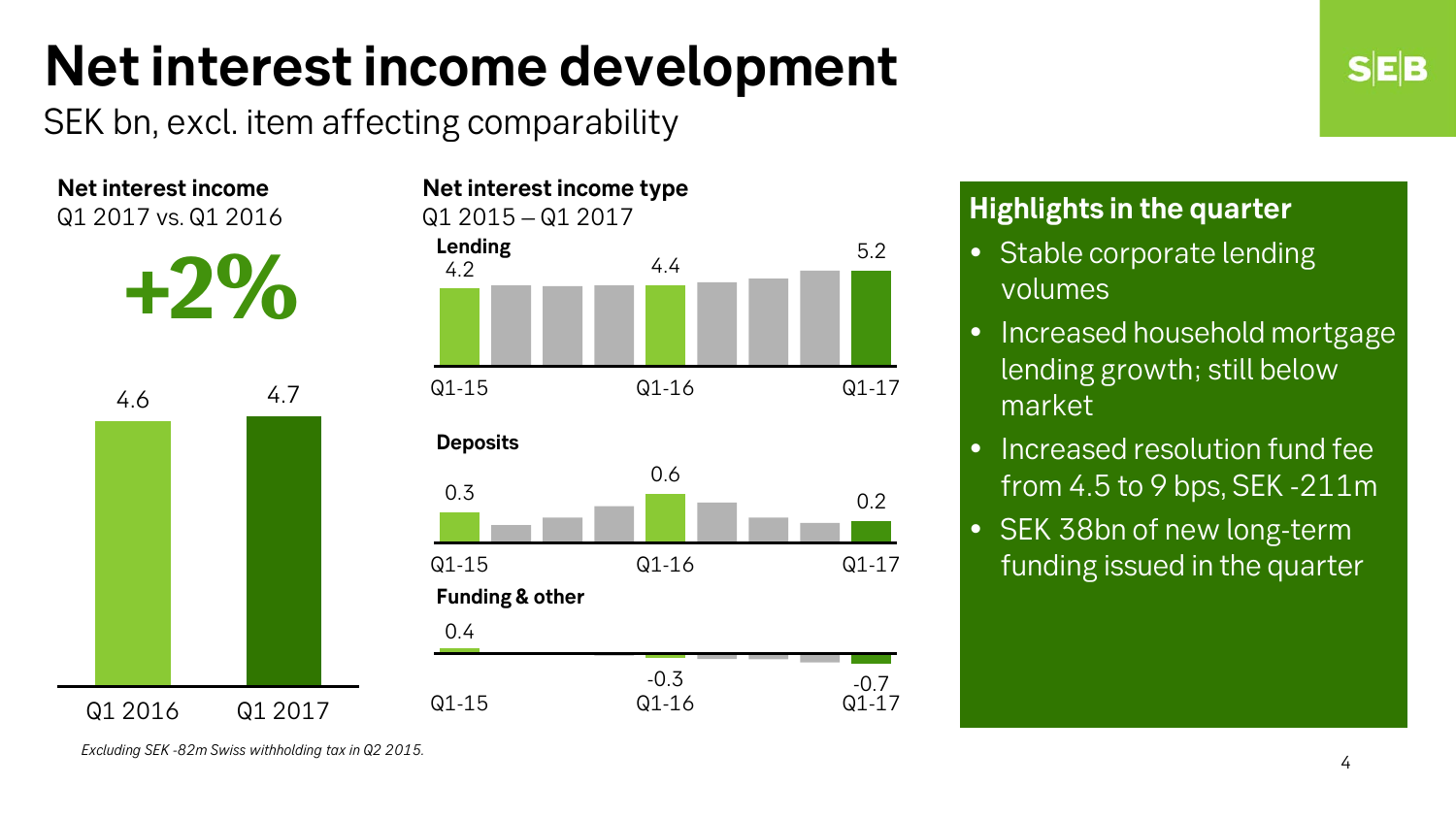### **Net fee and commission income development** SEK bn

**Net fee and commissions**  Q1 2017 vs. Q1 2016

**+10%**



**Gross fee and commissions by income type**  Q1 2015 – Q1 2017

#### **Advisory, secondary markets and derivatives**



#### **Highlights in the quarter**

- Net inflow of AuM SEK 6bn
- Higher activity level in capital markets, especially bonds
- Stock markets improved leading to increased income from assets and custody under management
- Seasonal slowdown for lending activities and performance fees
- Stable sales in life insurance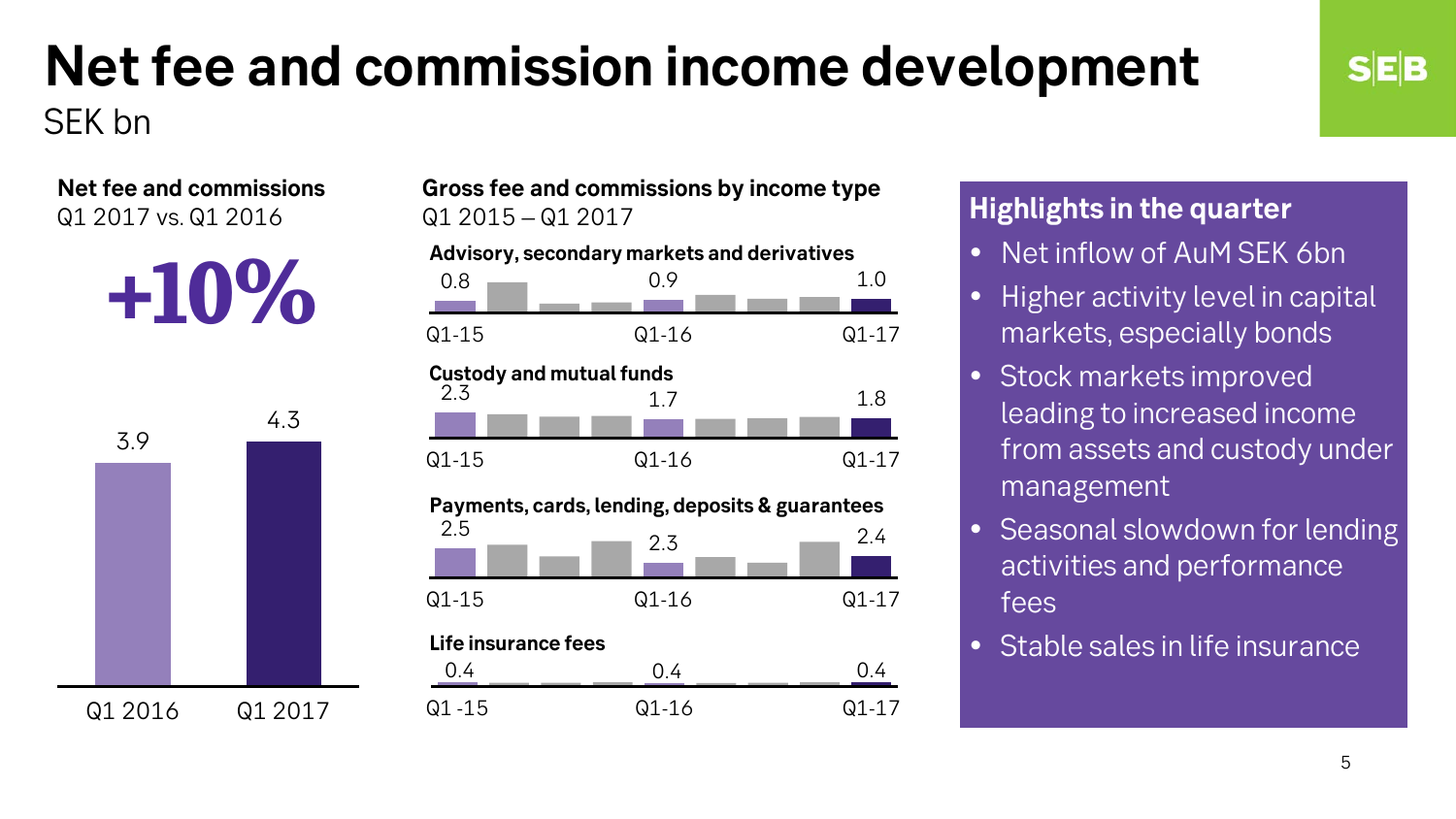# **Net financial income development**

SEK bn, excl. item affecting comparability

**Net financial income** Q1 2017 vs. Q1 2016



**Net financial income development** Q1 2015 – Q1 2017





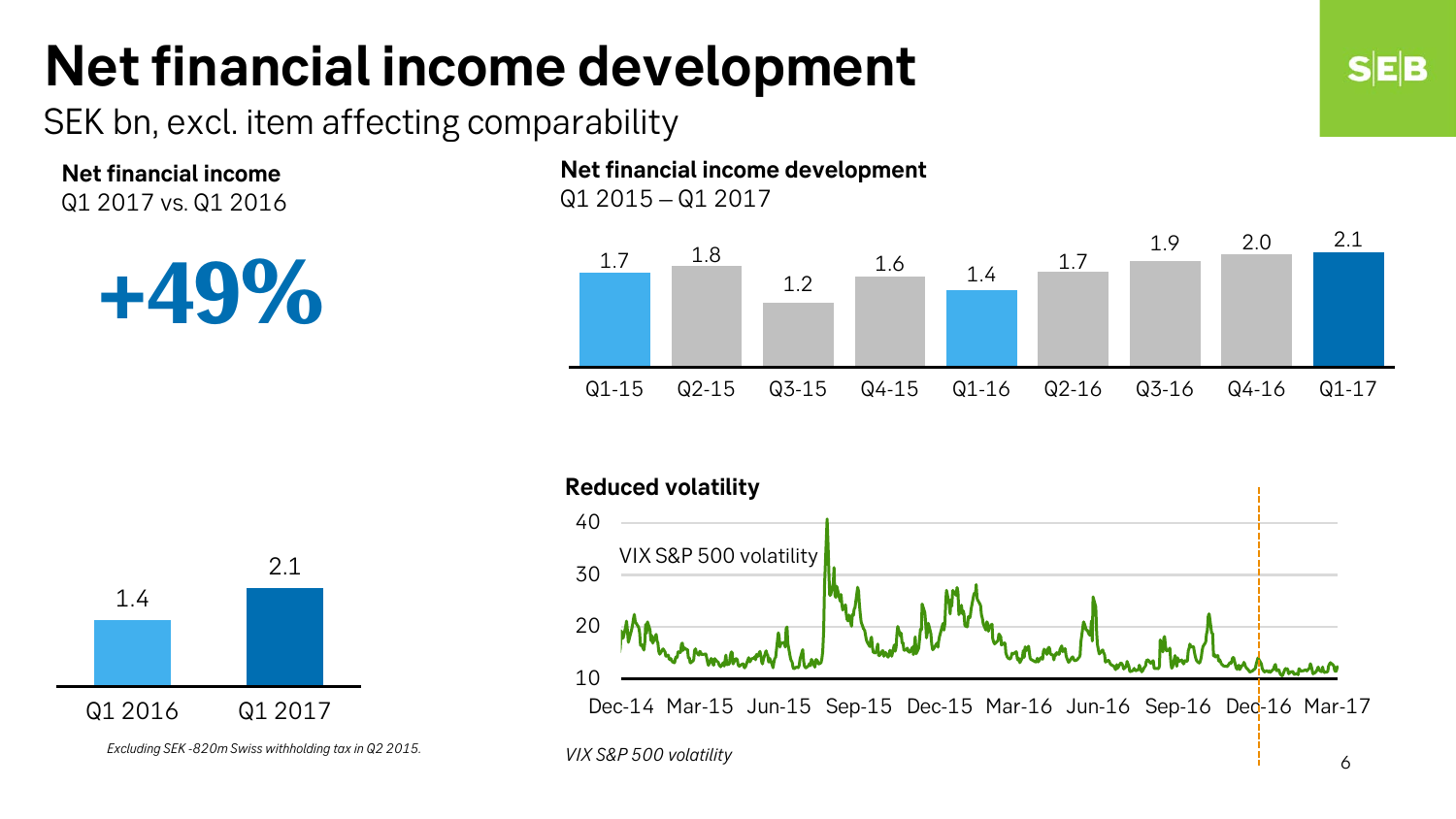# **Operating leverage**

### Excluding items affecting comparability





**Average quarterly expenses** (SEK bn)



#### **Average quarterly profit before credit losses** (SEK bn)



Excluding items affecting comparability (restructuring in 2010, bond buy-back and IT impairment in 2012, sale of MasterCard shares and Euroline in 2014, Swiss withholding *tax in 2015, Goodwill impairment, other one-off cost items and SEB Baltic VISA transaction in 2016) Estimated IAS 19 costs in 2010*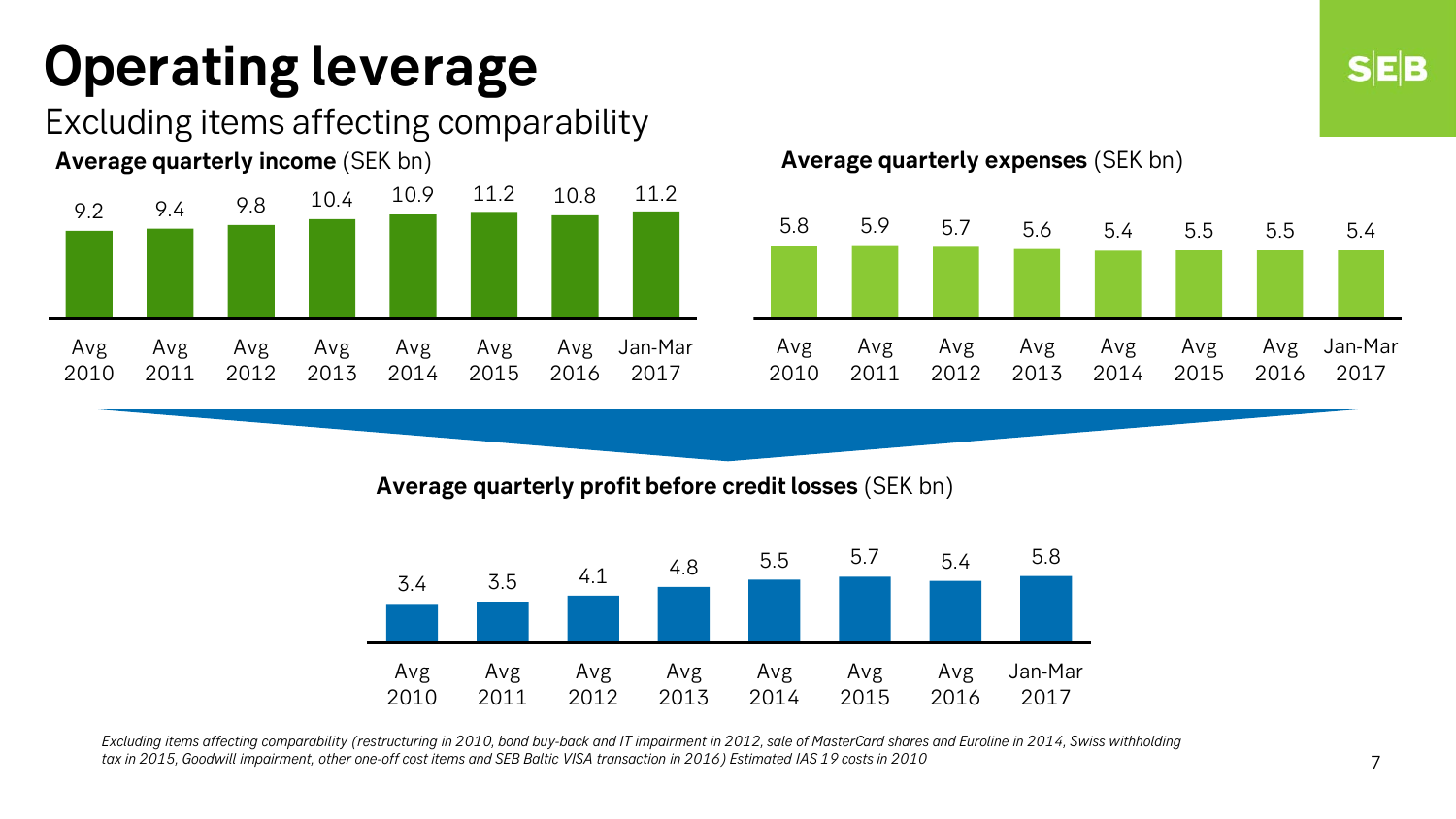#### **Large Corporates & Financial Institutions**

Operating profit & key figures\* SEK bn SEK bn SEK bn SEK bn SEK bn SEK bn SEK bn SEK bn SEK bn SEK bn SEK bn SEK bn SEK bn SEK bn SEK bn SEK bn

### **Corporate & Private Customers** Operating profit & key figures





| <b>RoBE</b><br>14.6%                     | (14.4)        |
|------------------------------------------|---------------|
| <b>Business Equity</b><br>SEK bn<br>40.4 | <u>(36.1)</u> |

• Higher customer activity supported by improved market sentiment

• Increased demand for regulatory-driven services

#### • Continued growth in both segments

• Digital initiatives launched to enhance the customer experience further both within cards and mortgages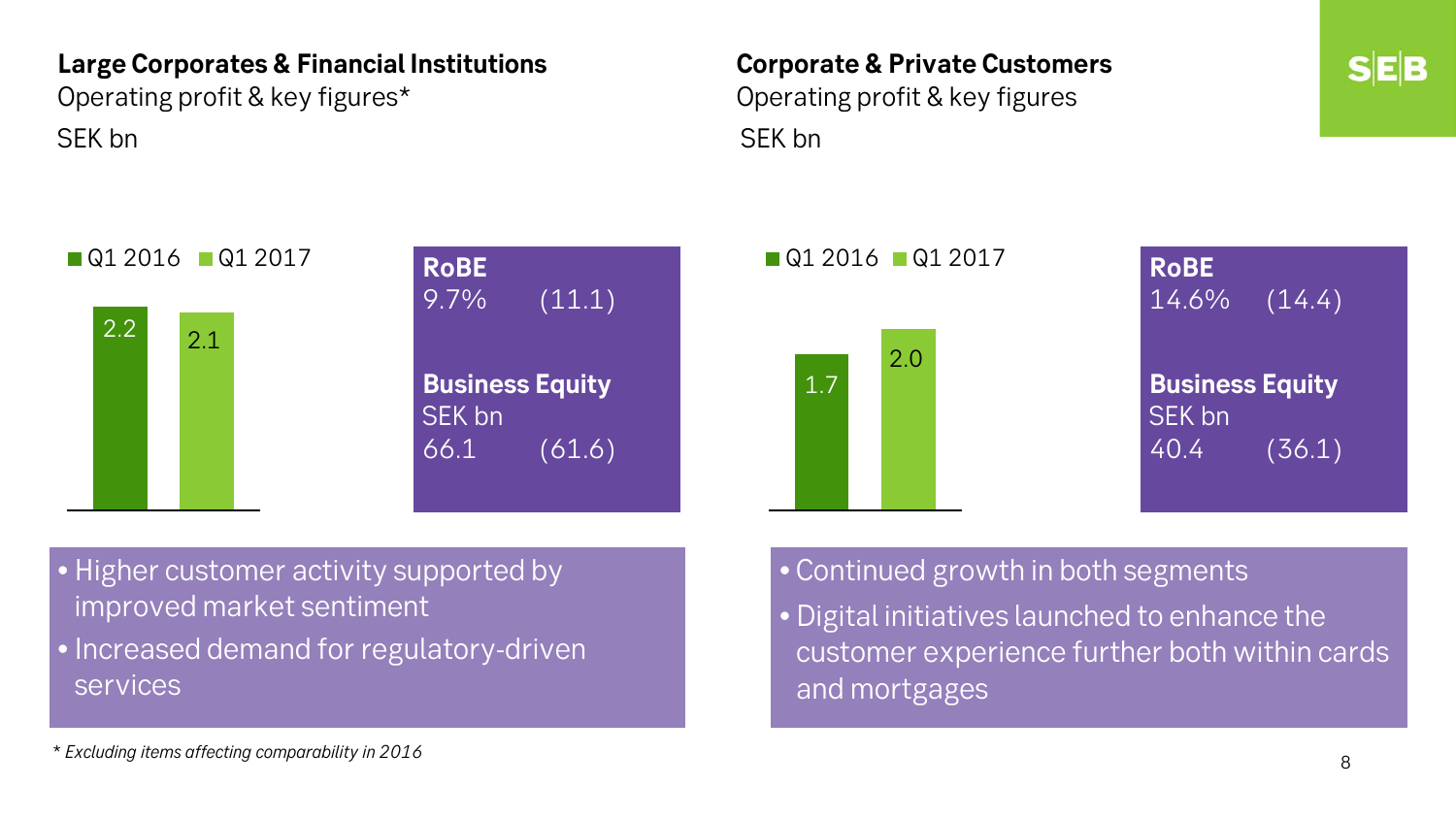#### **Baltic Banking**

Operating profit & key figures\* SEK bn SEK bn SEK bn SEK bn SEK bn SEK bn SEK bn SEK bn SEK bn SEK bn SEK bn SEK bn SEK bn SEK bn SEK bn SEK bn

## **Life & Investment Management** Operating profit & key figures

**SEB** 





| <b>RoBE</b><br>$24.7\%$                  | (20.1) |
|------------------------------------------|--------|
| <b>Business Equity</b><br>SEK bn<br>11.0 | (11.5) |

• Continued improvement in business environment

• Successful launch of core and front banking system in Latvia

- Inflow of AuM SEK 6bn
- Life premium income increased by 20%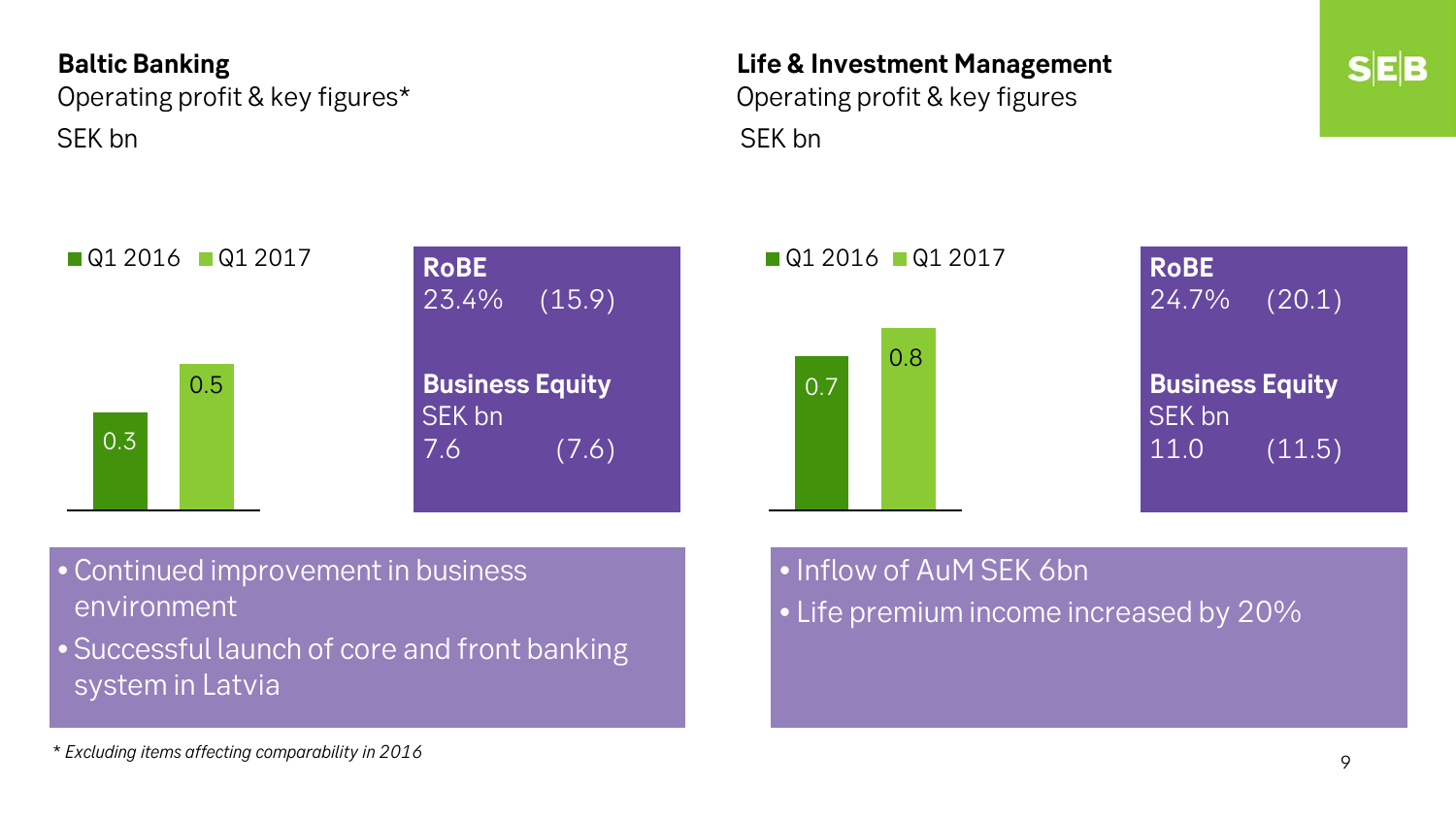## **Private customers behaviour changes rapidly…**

```
SEB
```
10

#### **Private customers spends more time with us**



*Note: Swedish private customers*



**# of customers on-boarded digitally in Q1**

3,000



**Digital mortgage applications**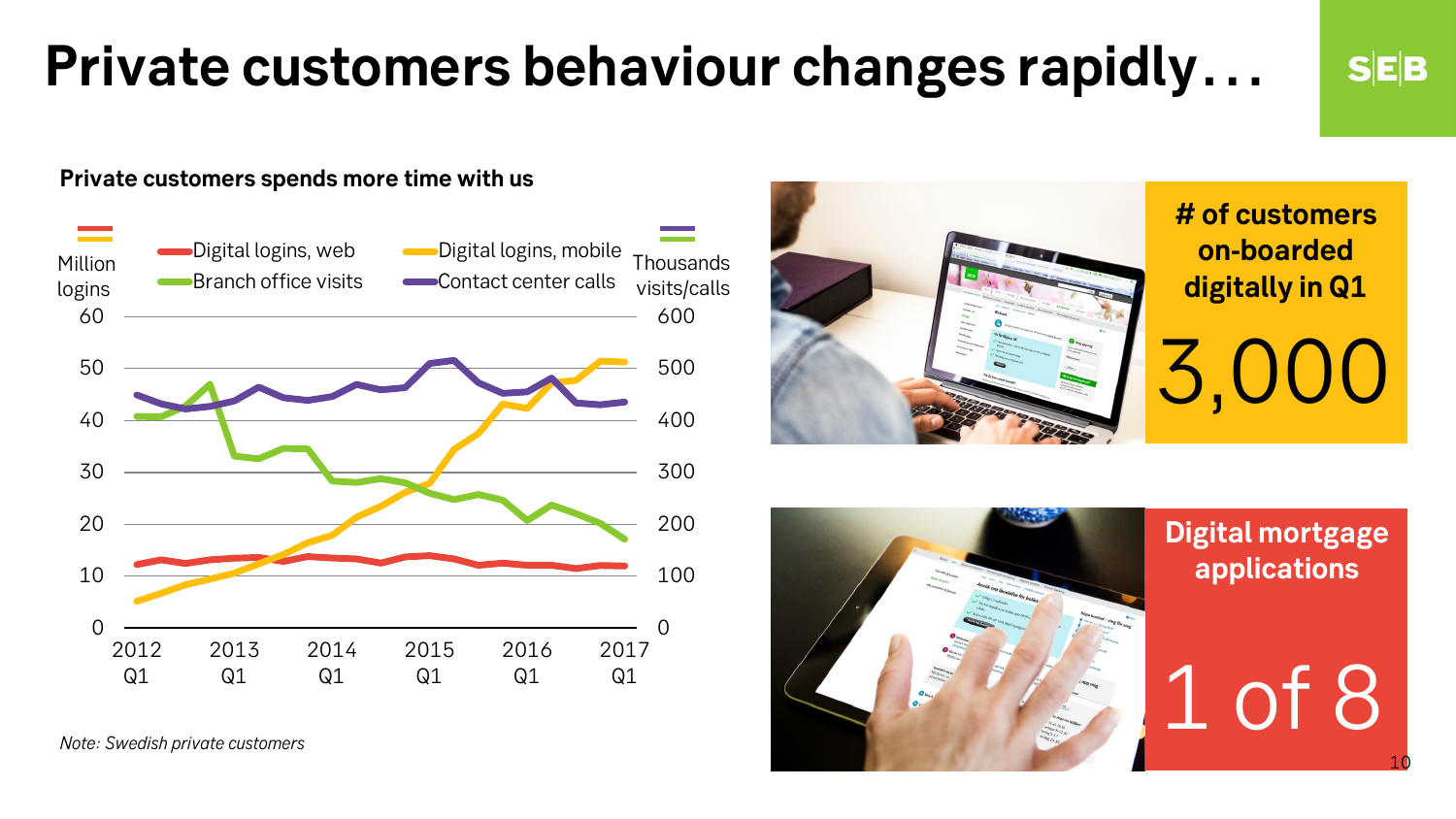## **…as well as the Large Corporate and Financial Institutions**

Number of international payments per month









57% of total FX volumes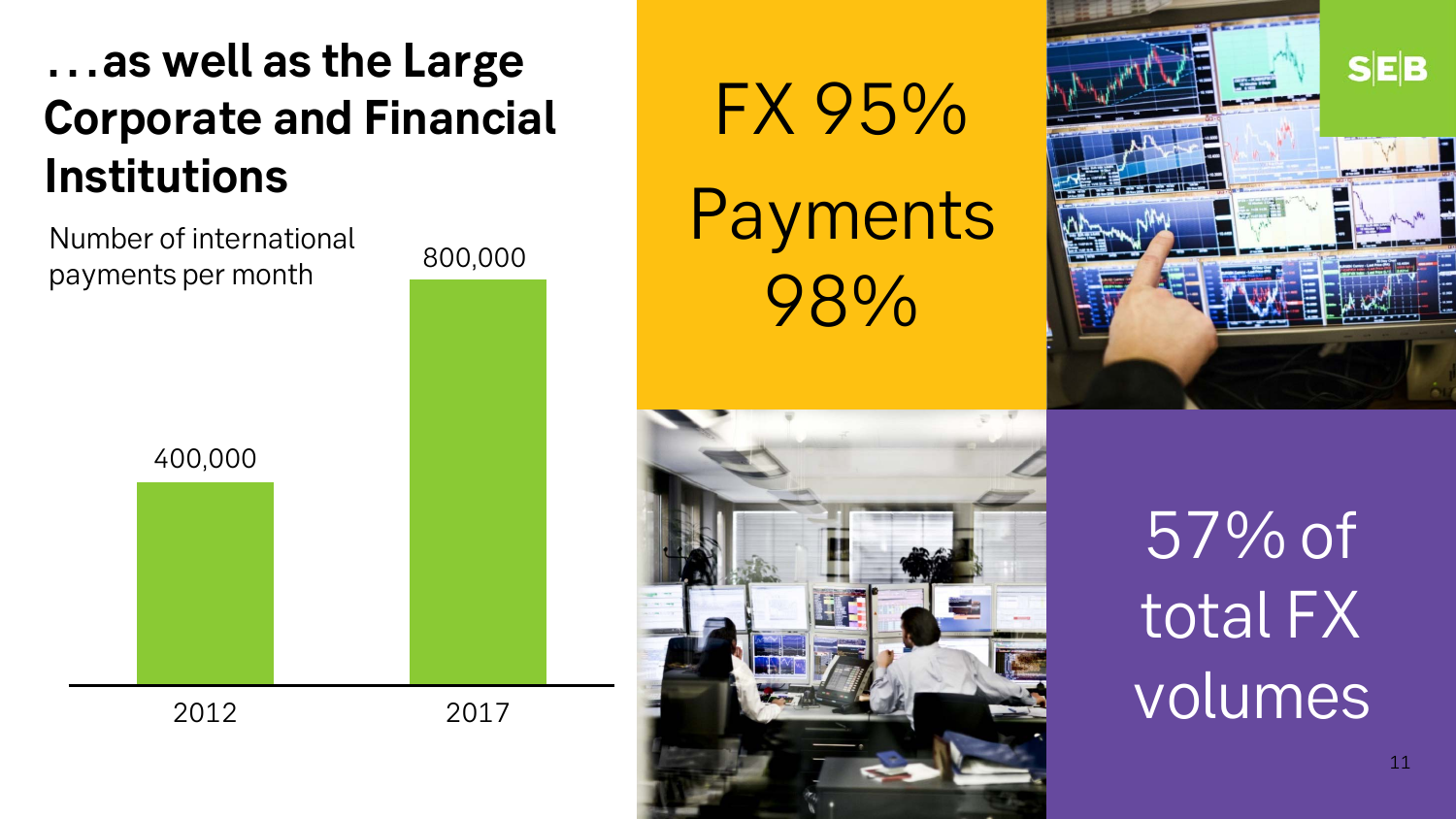### **Highlights Q1 2017**

- Solid first quarter through diversified business mix, robust capital position and strong asset quality
- Improved financial market conditions fostered customer activity in hedging of different asset classes
- Transformation initiatives continue to enhance the customer experience and operating efficiency